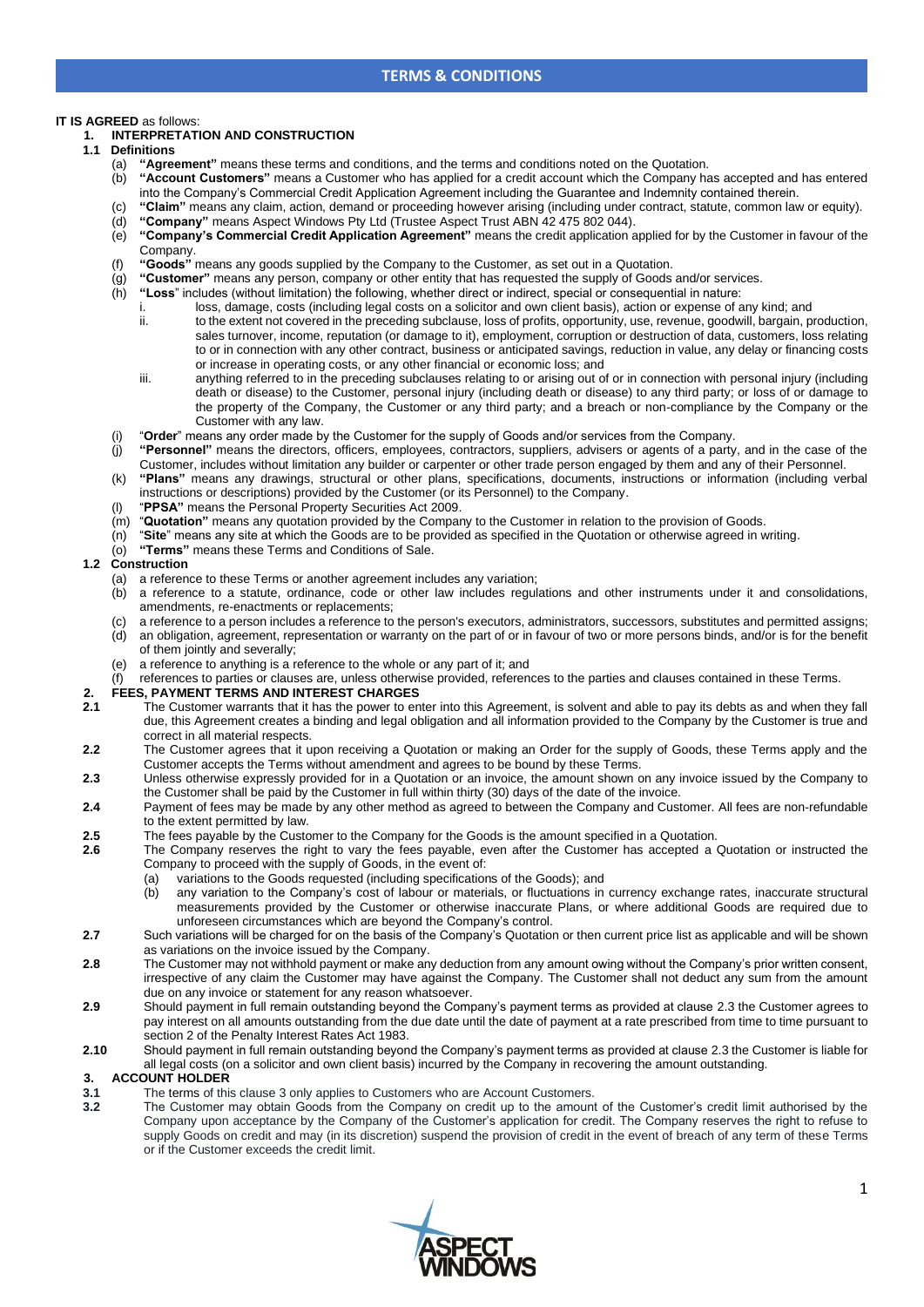- **3.3** The Customer remains liable to pay all amounts due to the Company regardless of whether the Customer has exceeded the Customer's credit limit.
- **3.4** If the Customer defaults in any payment obligations under these Terms, the Customer's credit facilities may be suspended or withdrawn without prior notice and upon any subsequent resumption of such facilities these Terms shall apply to such further facilities.
- **3.5** The Customer hereby charges in the Company's favour all monies due and payable to the Customer under any head-contract held by the Customer in respect of which the Customer purchased goods from the Company and the Customer hereby agrees that the Company will be entitled to all rights, powers and remedies conferred upon sub-contractors as if all monies due and owing to the Customer were monies due and owing under a sub-contract.
- <span id="page-1-0"></span>**3.6** The Customer (and in the case of a company each of the Customer's officers and sureties) irrevocably authorises the Company to make enquiries exchange, collect and use a Customer's personal information including credit information and information relating to property, business or other solvency matters from time to time which the Company deems necessary including enquiries with persons nominated as trade references, financiers, credit providers, credit reporting bodies, government departments and/or other organisations ("Information Provider") for the following purposes:
	- (a) to allow the Company to provide a credit facility for the supply of goods and/or services to the Customer;
	- (b) obtaining information and investigating the credit worthiness of the Customer in relation to the credit to be provided by the Company;
	- (c) using any information obtained for the purposes of assessing the Customer's credit, collecting payments due under these Terms and notifying other credit providers;
	- (d) disclosing information where it has a duty to the public to disclose that information, and/or where it is required by law; and
	- (e) for marketing purposes (unless the Customer has notified the Company that it wishes to opt out of direct marketing.
- **3.7** The Customer acknowledges that the information exchanged under claus[e 3.6](#page-1-0) includes any information in relation to the Customer's credit worthiness or credit history.
- **3.8** The Customer consents and irrevocably authorises:
	- (a) to the maximum extent permitted by law, Customer agrees, unless the Customer otherwise withdraws consent, to waive all rights under the Privacy Act 1988 (Cth);
		- (b) the Company to notify the credit provider in relation to a default of the Customer; and
		- (c) the Company to engage a credit reporting body to obtain a credit report or to permit a credit reporting body to maintain or update the Customer's credit file.
- **3.9** The Customer (and in the case of a company each of the Customer's officers and sureties) may at any time gain access, upon request, to the information held about the Customer.

## **4. CANCELLATION AND TERMINTATION**

- **4.1** The Company may at its absolute discretion, by written notice to the Customer, immediately terminate this Agreement or one or more Quotations, or withhold delivery of any Goods ordered without incurring any liability for any Loss suffered by the Customer if:
	- (a) the Customer fails to make payment of any amount due under these Terms on time or otherwise in accordance with these Terms;
	- (b) the Customer commits any breach of these terms and conditions;
	- (c) the Customer being an individual dies or commits any act of bankruptcy pursuant to Section 40 of the Bankruptcy Act;
	- (d) the Customer being a company is wound up or has a receiver or receiver and manager or official manager or scheme administrator or agent for a mortgagee in possession appointed to it, or if a mortgagee enters into possession of assets of it; (e) the Customer breaches these Terms or a Quotation and fails to rectify the breach within seven (7) days of being given a notice
	- to do so; (f) the Customer fails to provide the Company upon request with any information necessary for the completion of any order; or
	- (g) the Company is unable to perform the Agreement as a result of war, civil unrest, industrial strike, acts of God, breakdown of machinery and/or delivery equipment or any other cause beyond the control of the Company.
	-
- **4.2** The Customer may not cancel the Goods at any time except where expressly permitted by these Terms.<br>**4.3** Upon termination of this Agreement the Customer shall be liable to pay to the Company for all Goods s **4.3** Upon termination of this Agreement the Customer shall be liable to pay to the Company for all Goods supplied by the Company up until the date of termination, and such amounts shall be a debt immediately due and owing. In the event that the Company terminates this Agreement, then the Customer will also be liable to pay the Company all amounts which would have otherwise been payable under the Quotation had it not been terminated and such amount shall be a debt immediately due and owing.
- **4.4** The termination of a Quotation does not affect any other Quotation/s which shall continue.
- **4.5** The rights and remedies of the parties contained in this clause are in addition to any other rights and remedies by law, in equity or under this Agreement.

## **5. TITLE IN GOODS**

- <span id="page-1-1"></span>**5.1** The title in the Goods shall remain with the Company until and unless the Goods and all other amounts owing in respect of the Goods are paid for in full.
- **5.2** Until the Goods have been paid for in full, the Customer shall hold the goods as bailee for the Company and shall store the goods separately from other materials so as to render such goods capable of separate identification and collection by the Company.
- <span id="page-1-2"></span>**5.3** Where payment for the Goods is not made on or before the due date as referred to in Clause [2.3](#page-0-0) hereof, the Customer shall upon the request of the Company deliver up the goods to the Company, failing which the Company is hereby irrevocably authorised by the Customer to enter at any time by any of the Company's officers, servants or agents upon the premises where the Goods are situated and to retake possession of those goods.
- **5.4** Notwithstanding the provisions of the preceding clause[s 5.1](#page-1-1) t[o 5.3](#page-1-2) if the Customer sells the goods to a third party prior to those Goods being paid for in full by the Customer, the proceeds of such sale shall be held by the Customer in trust for the Company and the Customer shall in those circumstances owe a fiduciary duty to the Company in respect of any such proceeds of sale.
- **5.5** Where the Agreement provides for delivery of Goods by instalment/s, title in the Goods shall not pass from the Company unless and until payment has been made to the Company for all the Goods. Failure to make any payment when due shall, without prejudice to any other of the Company's rights, entitle the Company to terminate the Agreement and retake possession of the Goods.

## **6. DELIVERY TIMEFRAMES**

- **6.1** The Goods will be delivered by the Company to the Site nominated in the Quotation or otherwise agreed by the Company in writing. The Customer may not change the delivery address without the Company's written consent, and additional charges may apply in the event of any changes.
- **6.2** The Company will not be responsible for any lost or stolen Goods in the event that they are delivered to the Site (regardless of whether the Customer or its Personnel were available to collect them). On the Company delivering the Goods to the Site as directed by the Customer, all risk in relation to storage, handling, cartage and any use of such goods shall pass to the Customer immediately following

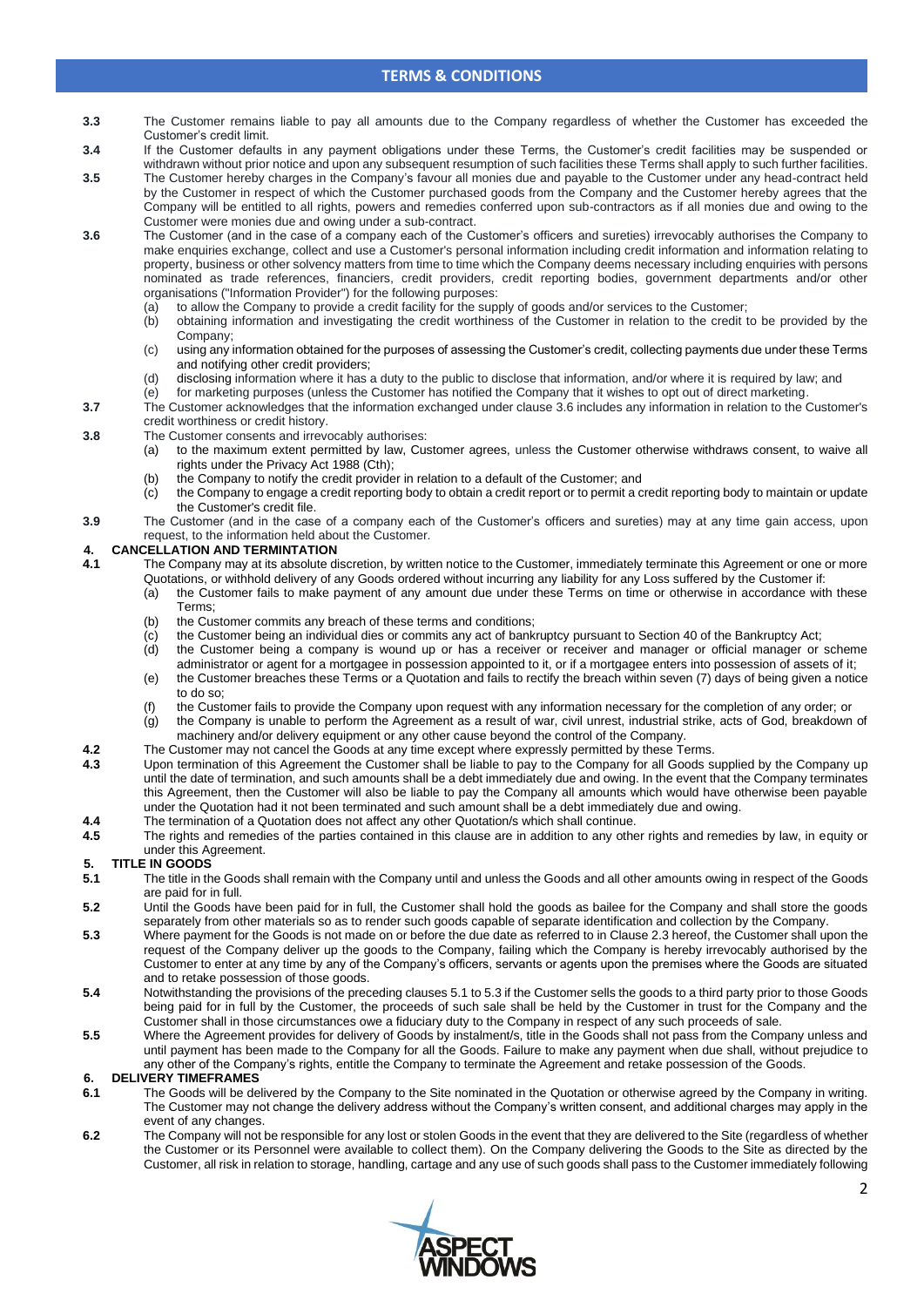the delivery of such Goods, notwithstanding that title to such Goods shall remain with the Company until payment for such Goods is made in full. The Company shall not be liable to the Customer for any loss or damage to goods resulting from the stacking or placing of the goods by the Company at any location at the request/direction of the Customer.

- **6.3** The Company agrees to make all reasonable efforts and use its best endeavours to deliver the Goods and to otherwise perform its obligations under the Agreement on a timely basis. Any timelines for delivery of Goods given by the Company to the Customer is an estimate only and shall not be binding on the Company and subject to change without notice. The Company does not guarantee the Goods will be delivered by any delivery dates provided to the Customer. The Customer must still accept delivery of the Goods even if late and the Company will not be liable for any Loss or damage incurred by the Customer as a result of the delivery being late.
- **6.4** The Customer must take delivery of the Goods whenever they are tendered for delivery. In the event that the Customer is unable to take delivery of the Goods as arranged then the Company shall be entitled to charge a reasonable fee for redelivery and/or storage. Where this occurs, the Company will store the Goods at the risk of the Customer until delivery takes place again.

# **7. GOODS NOT CORRESPONDING WITH ORDER**

- The Customer must inspect the Goods immediately upon delivery of the Goods.
- <span id="page-2-0"></span>**7.2** In the event that any Goods supplied by the Company to the Customer do not correspond with their description, the Customer may reject as defective those Goods, provided the Customer presents written notice to the Company within seven (7) days of the date of delivery or collection of the Goods.
- **7.3** Unless written notice is provided by the Customer pursuant to Clause [7.2,](#page-2-0) the Customer shall be deemed to have accepted the Goods as complying with the description in the Quotation.
- **7.4** In the event a notice pursuant to Claus[e 7.2](#page-2-0) is provided by the Customer, the Customer must:
	- (a) provide any photographic evidence requested by the Company; and
	- (b) allow the Company to inspect the Goods supplied to determine whether they are defective (this includes granting the Company unimpeded access to inspect such Goods).
- **7.5** If the Customer is aware or ought reasonably to be aware that the Goods are defective for any reason, then the Customer must take all necessary steps to mitigate any loss. The Customer must not attempt to repair any Goods itself except where directed to do so by the Company in writing.
- **7.6** Except as required by law, for each Good that is deemed defective in accordance with this clause, the Company's liability will be limited to the supplying of the relevant Goods again and such replacement Goods will not be supplied until the Customer's account is paid in full.
- **7.7** The Company shall be under no obligation to accept a return of any Goods by the Customer if those Goods have been sawn, nailed, painted or otherwise damaged or situated such that the collection and return of them to the Company's premises is not reasonably practicable.
- **7.8** Subject to the terms of this clause, the Goods will only be dealt with in accordance with this clause provided that:
	- (a) the Customer has complied with the other terms of this clause;
	- (b) the Company has agreed (in its reasonable opinion) that the Goods are defective;
	- $(c)$  the defective Goods are returned within fourteen (14) days to the Company (if necessary) at the Customer's cost; and
	- (d) the returned Goods are accompanied by all original delivery documentation.
- **7.9** Notwithstanding the above clauses, the Company will not be liable for or required to accept any return for any defect or damage in any case where such defect or damage is caused or partly caused by or arises as a result of:
	- (a) the Customer's acts or omissions, including the Customer failing to take reasonable steps to prevent them from becoming defective or the Customer failing to follow the Company's instructions or best industry practice or any other obligations set out in the Agreement;
	- (b) the Company following any instructions supplied by the Customer, including the Plans;
	- (c) the Customer altering, modifying or repairing the Goods without the written consent of the Company;
	- (d) the Customer continuing the use of any Goods after any defect became apparent or should have become apparent to a prudent operator or user;
	- (e) wilful damage, negligence, or incorrect storage;
	- (f) fair wear and tear; or
	- $\overline{q}$  any accident or circumstance outside the reasonable control of the Company.
- **7.10** The Customer acknowledges that prior to the Order it has satisfied itself by independent investigation as to the suitability of the Goods for its purposes and as to the requirements of any applicable legislation or any relevant government authority. To the fullest extent permitted by law all warranties as to suitability and as to adequacy otherwise applicable are expressly negatived.
- **7.11** Where the Customer arranges for the transport and logistics of the Goods, the Customer takes sole responsibility of such, and the Company expressly excludes all warranties with respect to any defect or damage that occurs as a result of the transport and logistics arranged by the Customer. All risk in relation to storage, handling, cartage and use of any such Goods shall pass to the Customer immediately upon collection of the Goods from the Company's premises, notwithstanding that the title to such Goods shall remain with the Company until payment for such Goods is made in full.

#### **8. OTHER EXCLUSIONS**

- **8.1** Notwithstanding any other clause in these Terms, the Company will only be responsible for defects in the Goods and components that the Company supplies. To the extent permitted by law the Company will not be liable for or required to provide any remedy for:
	- (a) any components or materials supplied by the Customer;
	- (b) any services carried out by third parties;
	- (c) any defect or damage where such defect or damage is caused by or arises as a result of the Customer (or the Customer fails to take reasonable steps to prevent them from becoming defective), fair wear and tear, or any accident or circumstance outside the reasonable control of the Company;
	- (d) damages incurred as a result of the installation or removal of the Goods after being supplied;
	- (e) water damage to floor coverings and walls; and
	- (f) any consequential, indirect or special losses.

### **9. INDEMNITY AND RELEASE**

**9.1** Except as provided under the Agreement and to the extent permitted by law the Customer releases the Company and its officers, employees and agents from any and all Claims by the Customer or any of its officers, employees, agents or invitees, except to the extent (if any that) the Loss the subject of the Claim is caused by the fraudulent act or omission of the Company.

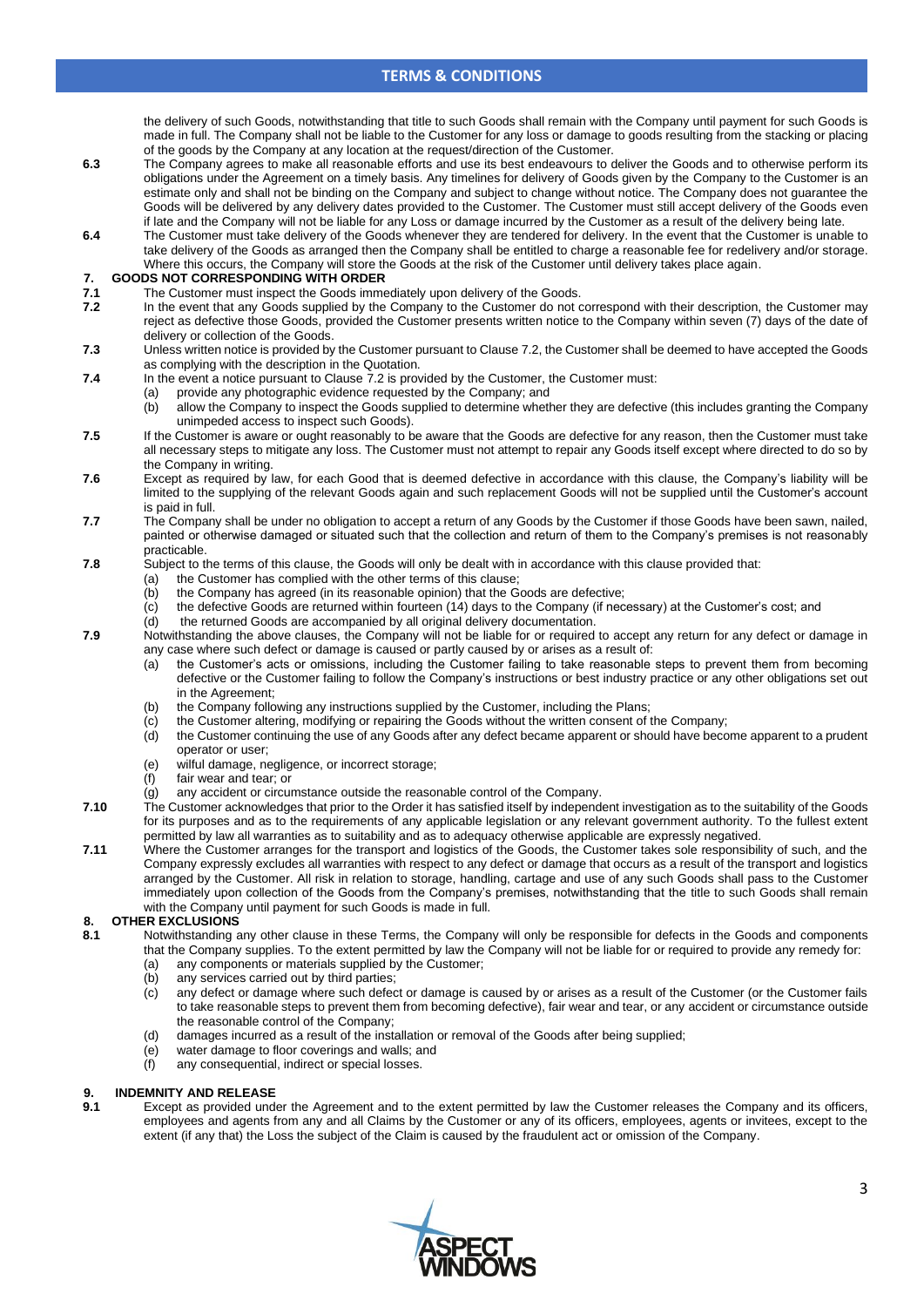- **9.2** The Customer indemnifies the Company against, and holds the Company harmless from, any Losses (including any direct, indirect, special or consequential Losses) and all interest, penalties and legal costs (calculated on a full indemnity basis) and all other professional costs and expenses suffered or incurred by the Company arising out of or in connection with:
	- (a) any Claim made against the Company and/or the Customer by a third party arising out of or in connection with the provision of the Goods and/or these Terms;
	- (b) the Customer's breach or negligent performance or non-performance of these Terms, including any failure to pay any fees on time;
	- (c) any event or cause, beyond the control of the Company;<br>(d) any reliance by the Customer or a third party on the Good
	- any reliance by the Customer or a third party on the Goods or any advice, information or deliverable provided in connection with the provision of the Goods and/or these Terms;
	- (e) the enforcement of these Terms; and
- $(f)$  any act, omission or wilful misconduct of the Customer or the Customer's Personnel (including any negligent act or omission). **9.3** The Customer must make payments under these Terms:
	- (a) in full without set-off or counterclaim, and without any deduction in respect of taxes unless prohibited by law; and
	- (b) in Australian dollars as immediately available funds.
- **9.4** The indemnities in this clause:<br>(a) are continuing obligation
	- are continuing obligations of the Customer, independent from its other obligations under these Terms and survive termination or expiry of these Terms; and
	- (b) are absolute and unconditional and unaffected by anything which otherwise might have the effect of prejudicing, releasing, discharging or affecting the liability of the Customer.

#### **10. DISCLAIMER**

- **10.1** The Company provides the Goods on an "as is" basis and without any warranties, representations, or conditions of any kind, whether express, implied or statutory, to the extent permitted by law. The Customer relies on the Goods at its own risk.
- **10.2** Without limiting the other terms of this clause, the Customer acknowledges and agrees that:
	- any advice, recommendation, information, assistance or service provided by the Company in relation to the Goods supplied is given in good faith, is based on the Company's own knowledge and experience and it shall be the responsibility of the Customer to confirm the accuracy and reliability of the same in light of the use to which the Customer makes or intends to make of the Goods. Such advice, recommendations, information and assistance is followed or acted upon entirely at the Customer's own risk, and accordingly the Company shall not be liable for any such advice or recommendation;
	- (b) the Company reserves the right to make any changes in the specification of the Goods which are required to conform with any applicable safety or other statutory or regulatory requirements or, where the Goods are to be supplied to the Company's specification, which do not materially affect their quality or performance;
	- (c) that the Goods supplied may:
		- i. exhibit variations in shade, colour, texture, surface, finish, markings and may contain natural fissures, occlusions, lines, indentations and may fade or change colour over time; and
			- ii. mark or stain if exposed to certain substances; and
		- iii. be damaged or disfigured by impact or scratching.

## **11. EXCLUSION AND LIMITATION OF LIABILITY**

- <span id="page-3-0"></span>**11.1** The Company excludes all rights, representations, guarantees, conditions, warranties, undertakings, remedies or other terms in relation to the Goods that are not expressly set out in these Terms to the maximum extent permitted by law.
- **11.2** Without limiting the generality of clause [11.1](#page-3-0) the Company expressly excludes any liability in contract, tort or otherwise for any injury, damage, Loss, delay or inconvenience caused directly or indirectly by:
	- (a) any act or omission of the Customer or its Personnel, including any delay caused by the Customer or its Personnel;
	- (b) any problem caused by misuse, abuse, wear and tear or abnormal movement; and
	- (c) any defect in, or problem caused by, materials or Goods supplied by the Customer or its Personnel.
- **11.3** Subject to the other terms of this clause, the Company's total maximum aggregate liability to the Customer for any Loss or damage or injury arising out of or in connection with the supply of Goods under these Terms, including any breach by the Company of these Terms however arising, under any indemnity, in tort (including negligence), under any statute, custom, law or on any other basis, is limited to the actual charges paid by the Customer to the Company under these Terms in the 12-month period preceding the matter or event giving rise to the claim.
- **11.4** Prices quoted may be subject to review after thirty (30) days from the date of the Quotation.
- **11.5** Nothing in these Terms are intended to have the effect of excluding, restricting or modifying the application of all or any of the provisions of Part 5-4 of the ACL, or the exercise of a right conferred by such a provision, or any liability of the Company in relation to a failure to comply with a guarantee that applies under Division 1 of Part 3-2 of the ACL to a supply of goods or services.
- **11.6** If the Company is liable to the Customer in relation to a failure to comply with a guarantee that applies under Division 1 of Part 3-2 of the ACL that cannot be excluded, or is otherwise liable for any matter that cannot be excluded, the Company's total liability to the Customer for that failure is limited to, at the option of the Company the costs of the resupply of the relevant Goods to which the liability relates or the payment of the costs of resupply of the relevant Goods.
- **11.7** Without limitation to the other terms of these Terms, the Company excludes any liability to the Customer, whether in contract, tort (including negligence) or otherwise, for any special, indirect or consequential Loss arising under or in connection with these Terms. **PERSONAL PROPERTY SECURITIES & CHARGE OVER PROPERTY**
- **11.8** The Customer confirms and agrees that, upon the Company's acceptance of a signed Order from the Customer, a charge is, by virtue of this clause, created in favour of the Company over all the Customer's real and personal estate with the amount of all monies owed or owing to the Company and, in respect of the said charge, the Customer consents to the lodging by the Company from time to time of a Caveat in respect of any real property of the Customer; and
- **11.9** The Customer consents to this document standing as a registrable general security interest under the *Personal Property Securities Act 2009*.
- **11.10** The Customer acknowledges and agrees that notwithstanding any other provision of these Terms:
	- (a) the PPSA applies to the supply of Goods by the Company to the Customer;
	- (b) the Goods the Customer is receiving from the Company are not to be used as inventory;
	- (c) by agreeing to and/or accepting or adopting these Terms the Customer grants to the Company a purchase money security interest in the Goods to secure the Company's interest in the Goods and all moneys owing or payable by the Customer under these Terms and any other monies payable by the Customer to the Company from time to time on any account whatsoever.